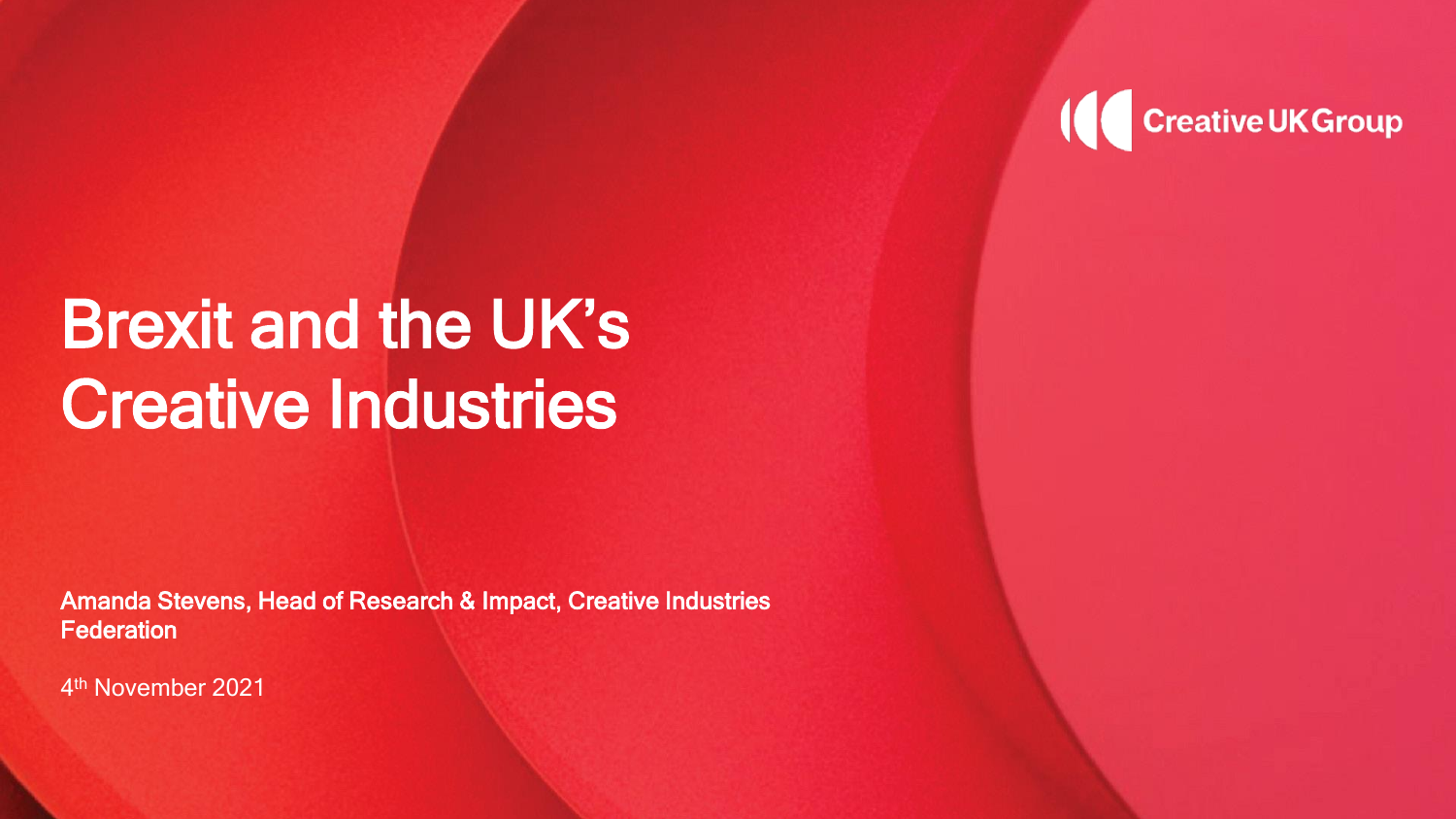# The Creative Industries as a Driver of the UK Economy

- The majority of the sector was reluctant to leave the European Union at the time of the Referendum
- Creativity and culture were not been made a priority by UK Government in Brexit negotiations with the EU.





Advertisina





Architecture



**Crafts** 

Design (product, graphic, fashion)

Film, TV, video, radio + photography

Museums, galleries

+ libraries

IT, software, computer services + video games







Music, performing + visual arts

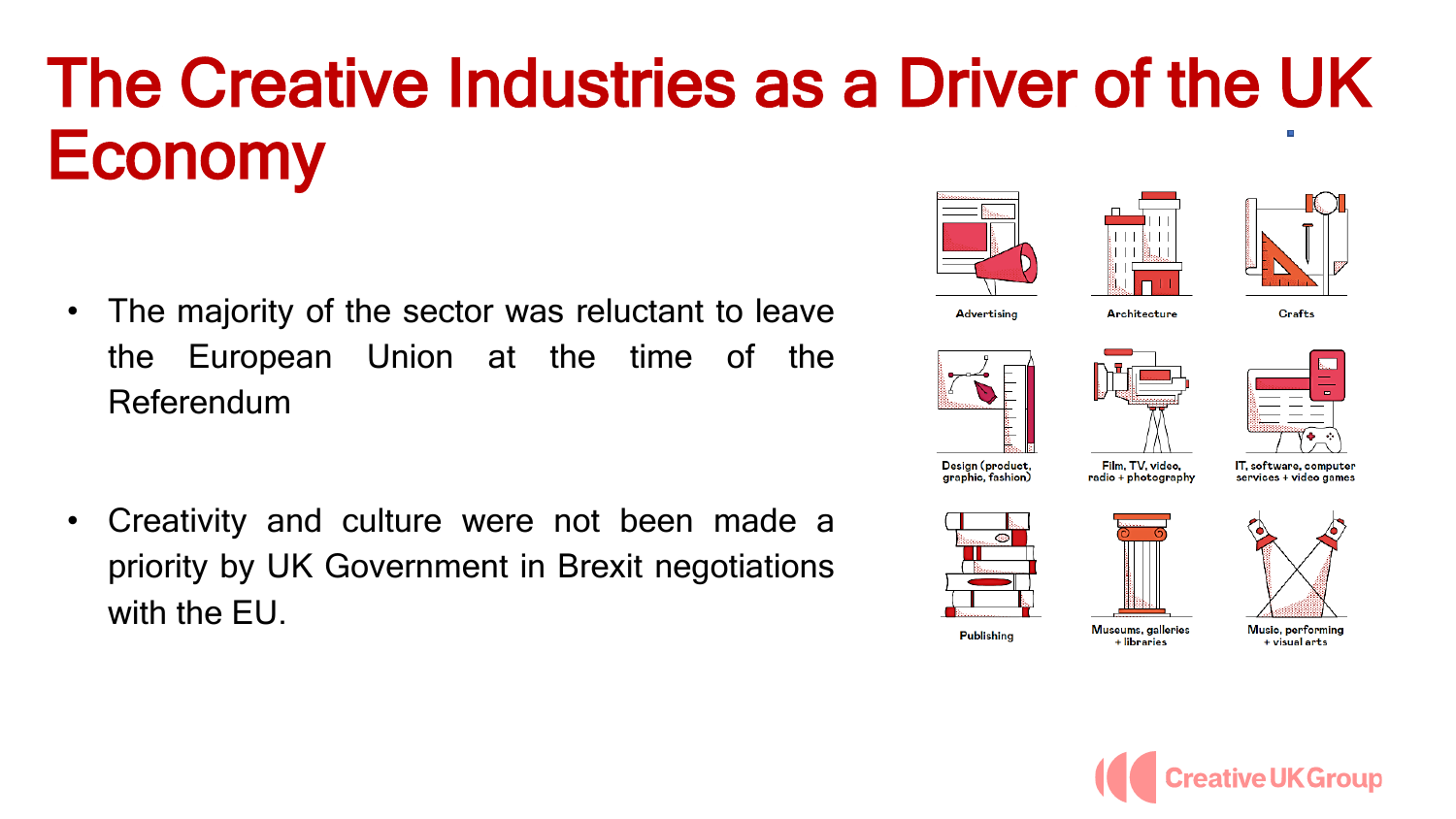# Post Brexit Trade

#### Fashion & Craft Sectors:

New regulatory barriers are making UK goods less competitive in EU markets and visa versa :

- Increased prices on goods due to the application of VAT at 20% on goods from the EU
- Import duty on items purchased from the EU, and increased fees being applied to card payments for online purchases from the EU.
- Loss of the Tax Retail Export Scheme.

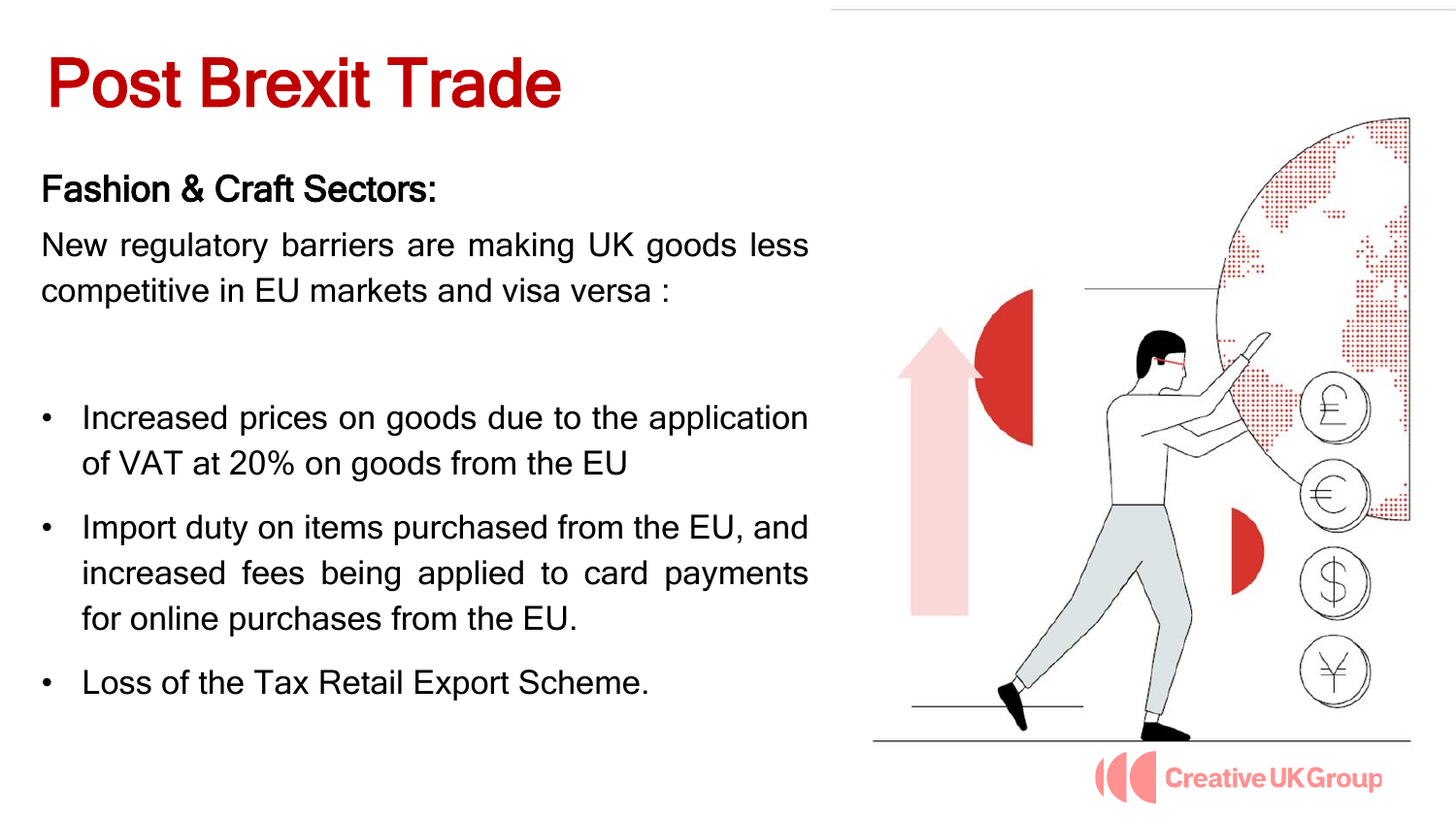## Restrictions on Movement of People

- Changes to freedoms of movement have brought a level of bureaucracy that UK/EU travel difficult and costly - especially for parts of the creative industries reliant on touring, and exhibiting
- Navigating different regulations, requirements and visa charges across the 27 EU member countries is expensive, complex and time consuming, especially for freelance creatives, performers and creative micro-businesses



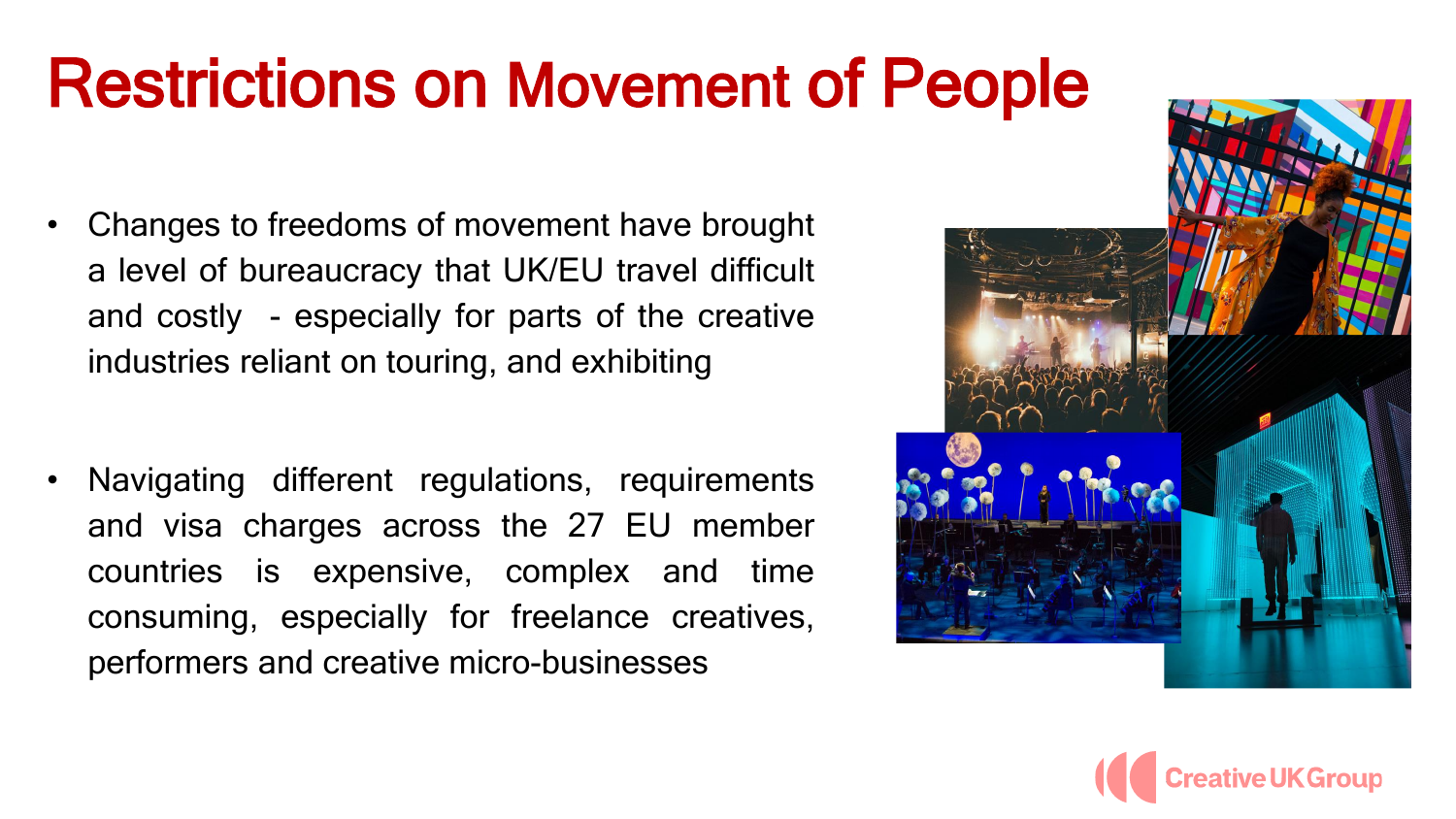# The loss of EU Structural Funds

- European Structural and Investment Funds (ESIF) have been a transformative funding source for the UK's creative sector, as well as supporting economic growth and regeneration in regions of the UK in greatest need.
- The loss of this funding has major negative implications for creativity and UK's the creative sector, particularly in deprived areas